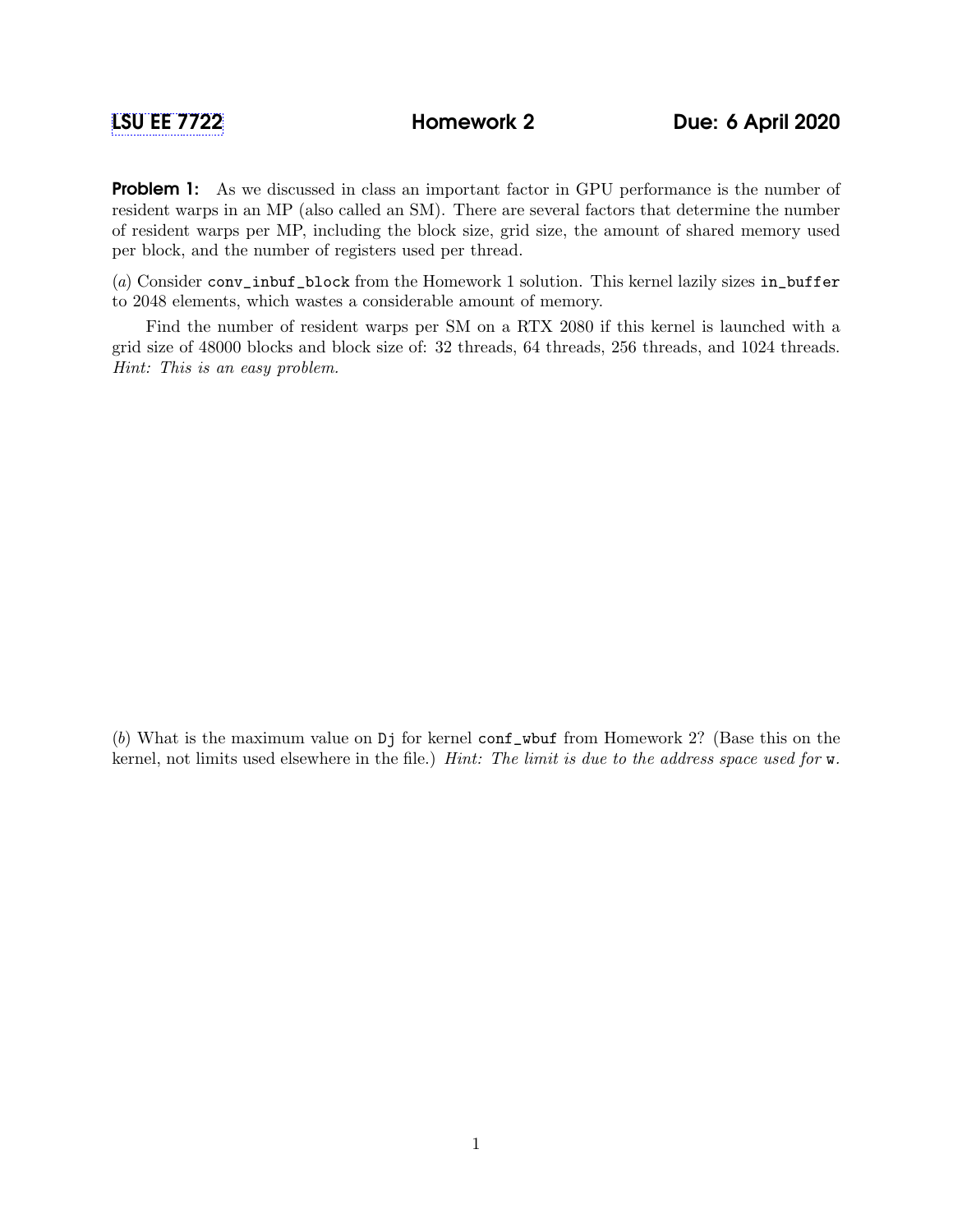**Problem 2:** A GeForce RTX 2080 (TU104) has an off-chip data bandwidth of  $\Theta_M = 496.1 \text{ GB/s}$ and a single-precision floating-point bandwidth of  $\Theta_{IF} = 5576$  SP GFLOPS, with a multiply/add counted as one operation.

(a) Find the off-chip data bandwidth,  $\Theta_M$ , and single-precision floating-point bandwidth,  $\Theta_{IF}$ , for a Volta V100 GPU and a Pascal P100 GPU. Remember to count a multiply/add as one instruction.

(b) Let  $\Theta_{IT}$  denote the throughput of integer type conversions of size up to 32 bits. (For example, converting a 32-bit integer to an 8-bit integer.) Find  $\Theta_{IT}$  the following GPUs: Turing TU104, Volta V100, and a Pascal P100.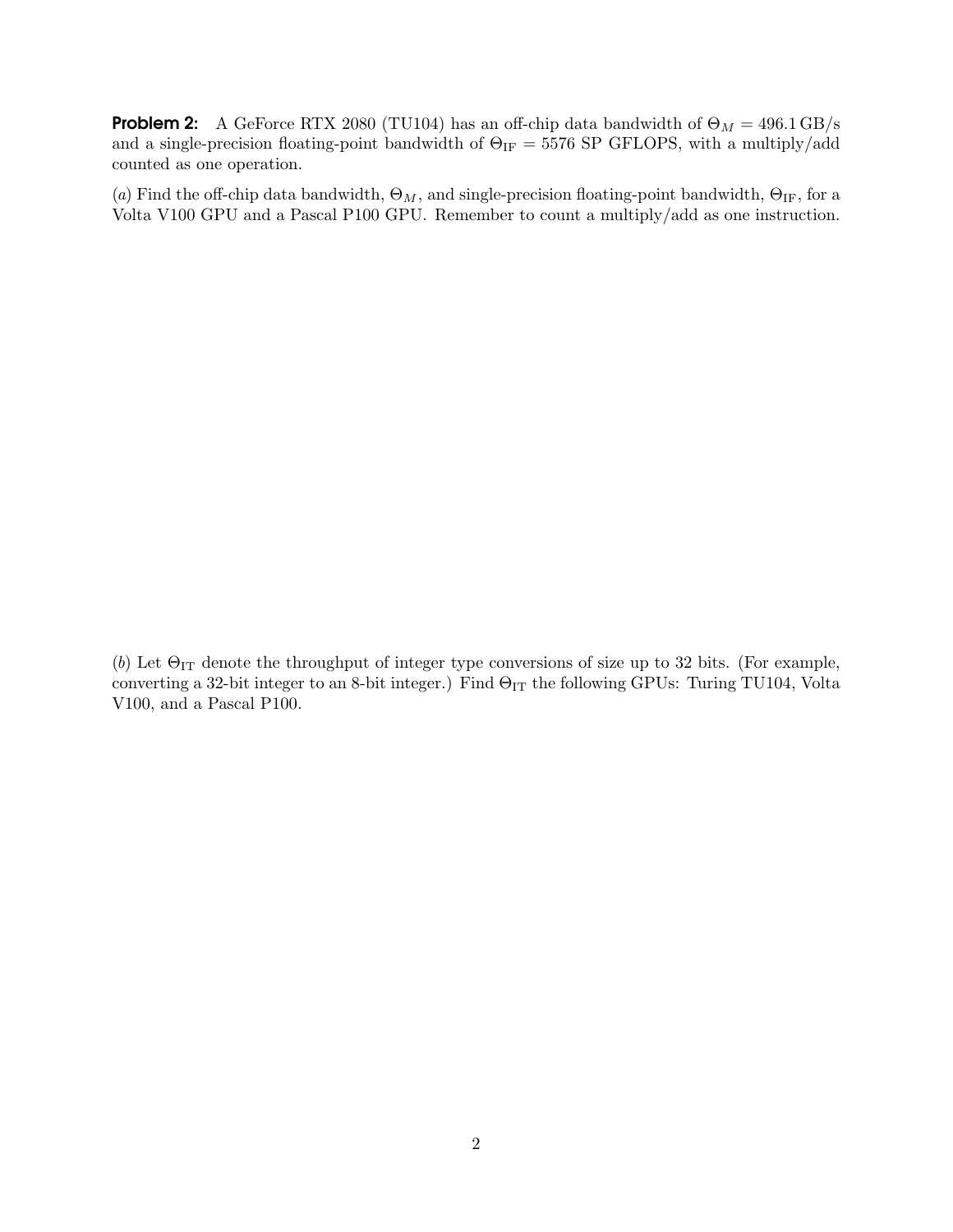**Problem 3:** The kernels in hw02.cu compute the same kind of convolution as those from Homework 1 but they are compiled for several values of  $D_j$ , and they are also compiled for specific block sizes. Let J indicate the value of  $D<sub>j</sub>$  (the number of weights) and N indicate the array size (value of app.array\_size). The amount of computation per element (one value of h) in the code is  $J$ multiply/adds, the number of data items read is  $2J$  (counting both the inputs and weights), and one output element is written. Of course we know that a well-written routine will read fewer than 2JN items. For a large N the number of items read and written per thread will approach 2N.

For a given value of J and N two lower bounds on execution time can be computed, one using data bandwidth and the other using FP bandwidth. They are  $t_M(N) = 2N(4B)/\Theta_M$  and  $t_F(N, J) = NJ/\Theta_{\text{IF}}$ . The  $t_M(N)$  bound is closer to reality for CC 7.X GPUs because it is easy to predict the amount of data crossing the chip boundary. The  $t_F$  bound above is much less realistic because it only counts multiply/add instructions. On CC 3.X to CC 6.X GPUs  $t_M(N)$  will underestimate conv\_wbuf because the dapp.d\_in accesses won't use an L1 cache. On all GPUs we have considered  $t_F$  will be way off because we are only considering multiply/add instructions.

(a) Suppose conv\_wbuf and conv\_inbuf\_block were launched on CC 7.5 (Turing) GPUs.

Which would better approximate conv\_wbuf's run time in a one-block-per-MP launch configuration, max $\{ t_M(N), t_F(N, J) \}$  or  $t_M(N) + t_F(N, J)$ ? Explain.

Which would better approximate conv\_inbuf\_block's run time in a one-block-per-MP launch configuration, max $\{ t_M(N), t_F(N, J) \}$  or  $t_M(N) + t_F(N, J)$ ? Explain.

Suppose now each kernel were launched in a configuration with 4 blocks per MP and the block size chosen so that 4 blocks can be resident. (That is, four blocks can be active on one MP at the same time.) How does that change the answers to the questions above?